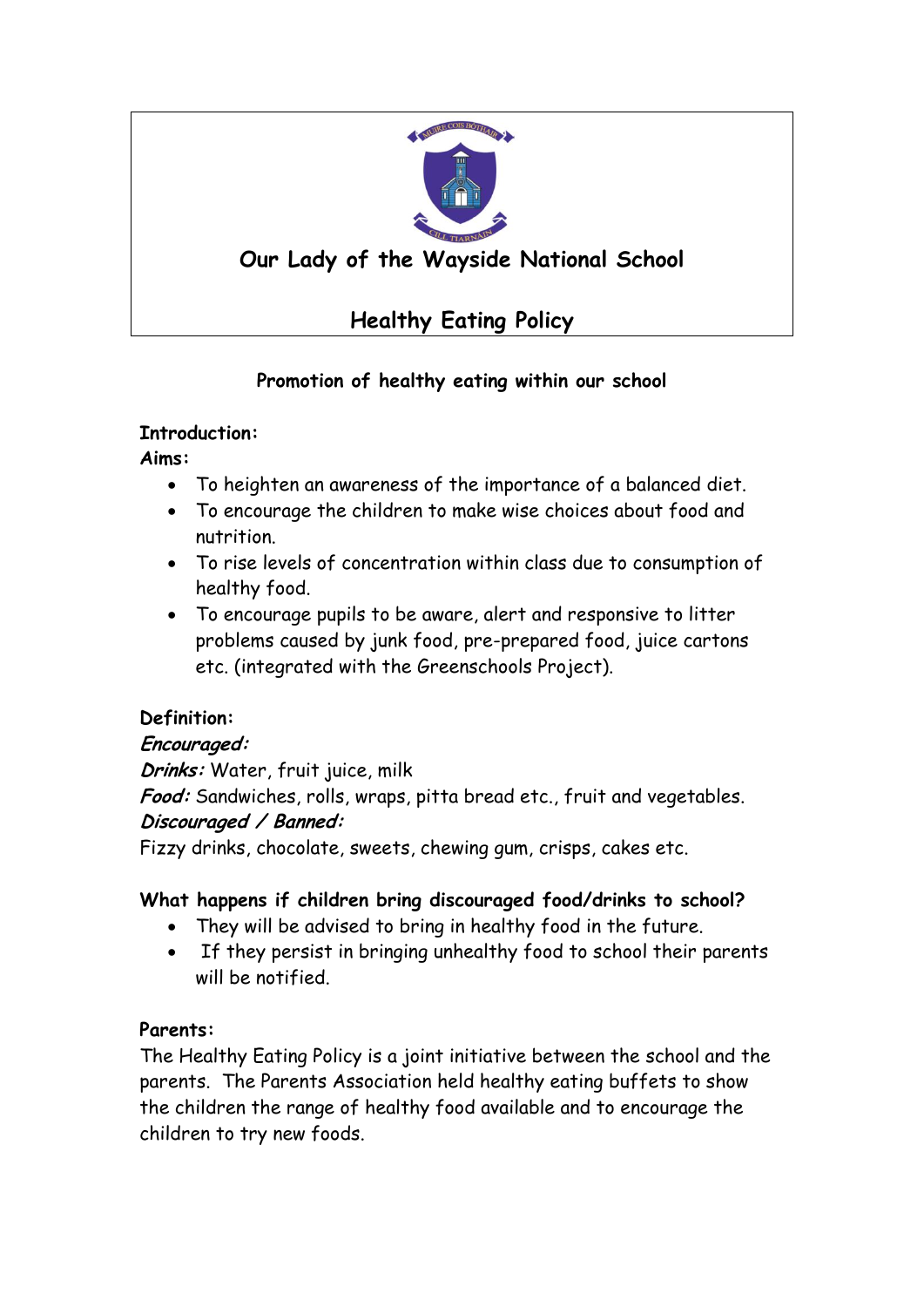The parents will continue to promote Healthy Eating by getting involved it Healthy Eating initiatives.

#### **Education:**

Teachers in every class will educate the children on food and nutrition. We will integrate our healthy eating policy with: SPHE: Taking care of my body, Food and nutrition Science: Myself, Human life Greenschools: Improving the litter around the school

#### **Exceptions:**

- School functions such as communion, confirmation, graduation, Greenschools ceremony, Santa Walk etc.
- On occasions teachers can give the children a treat, For example,.: teacher on teaching practice on their last day, winning a match, school celebration, end of term. However, we recommend where possible stickers, etc., rather than sweets.

## **Success criteria:**

We will know that this policy is effective if:

- The children are enjoying their new lunch
- There is an improvement in the child's concentration.
- There is an improvement in the child's behaviour
- We receive positive feedback from parents and children.

## **Roles and responsibility:**

- Teachers will be responsible for implementing the policy in their classroom.
- Parents are asked to work in partnership with the school and provide healthy lunches for the children.
- Reminders will be sent in the school newsletters.
- New parents will be made aware of the policy.

## **Timeframe for implementation:**

This policy should be fully implemented in September 2009.

## **Timeframe for review:**

This policy will be reviewed regularly.

## **Responsibility for review:**